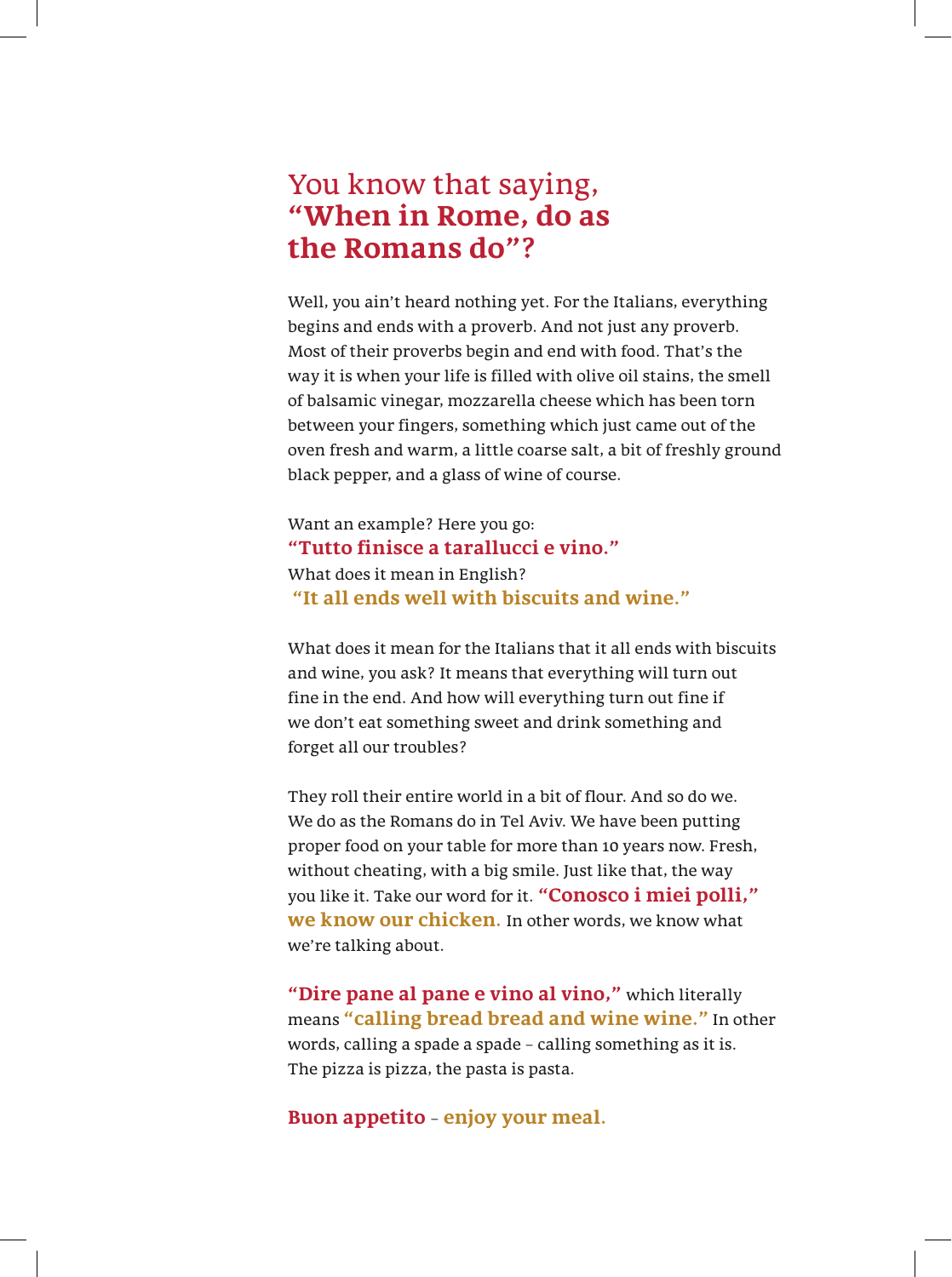## antipasti

| <b>Bruschetta</b><br>Rustic bread grilled in stone oven with fresh tomatoes,<br>garlic and basil                                                            | 44 |
|-------------------------------------------------------------------------------------------------------------------------------------------------------------|----|
| <b>Shrimps with Lemon</b><br>Shrimps with white wine, butter and garlic                                                                                     | 58 |
| Sorrentina Bianco<br>Shrimps, squid, mussels in white martini butter,<br>roasted tomatoes, fennel, garlic, lemon, chili and parsley                         | 64 |
| <b>Beef Carpaccio</b><br>Olive oil, Balsmic, Arugula and Parmeggianno                                                                                       | 59 |
| Hunter bruschetta<br>chicken liver roasted in black pepper butter, burnt onion,<br>arugula in lemon and balsamic glaze and cherry tomatoes                  | 48 |
| <b>Caprese Rustico</b><br>Mozzarella di Bufala, tomatoes, red onion, olives,<br>chili and basil                                                             | 54 |
| Oven roasted vegetables and feta cheese<br>Oven-roasted sweet potato with leeks cooked in white<br>wine vinaigrette and olive oil, rosé salsa and goat feta | 51 |
|                                                                                                                                                             |    |

## **Focaccia in a stone oven with olive oil, tomatoes & salt** 21



## Endive and Gorgonzola by the set of the set of the set of the set of the set of the set of the set of the set of the set of the set of the set of the set of the set of the set of the set of the set of the set of the set of

Celery, apple, blue cheese and hazelnuts in vinaigreatte dressing

### 58 **Americano**

Lettuce, rocket leaves, croutons, jokini and roasted tomatoes, soft-boiled egg, parmigiano in Caesar sauce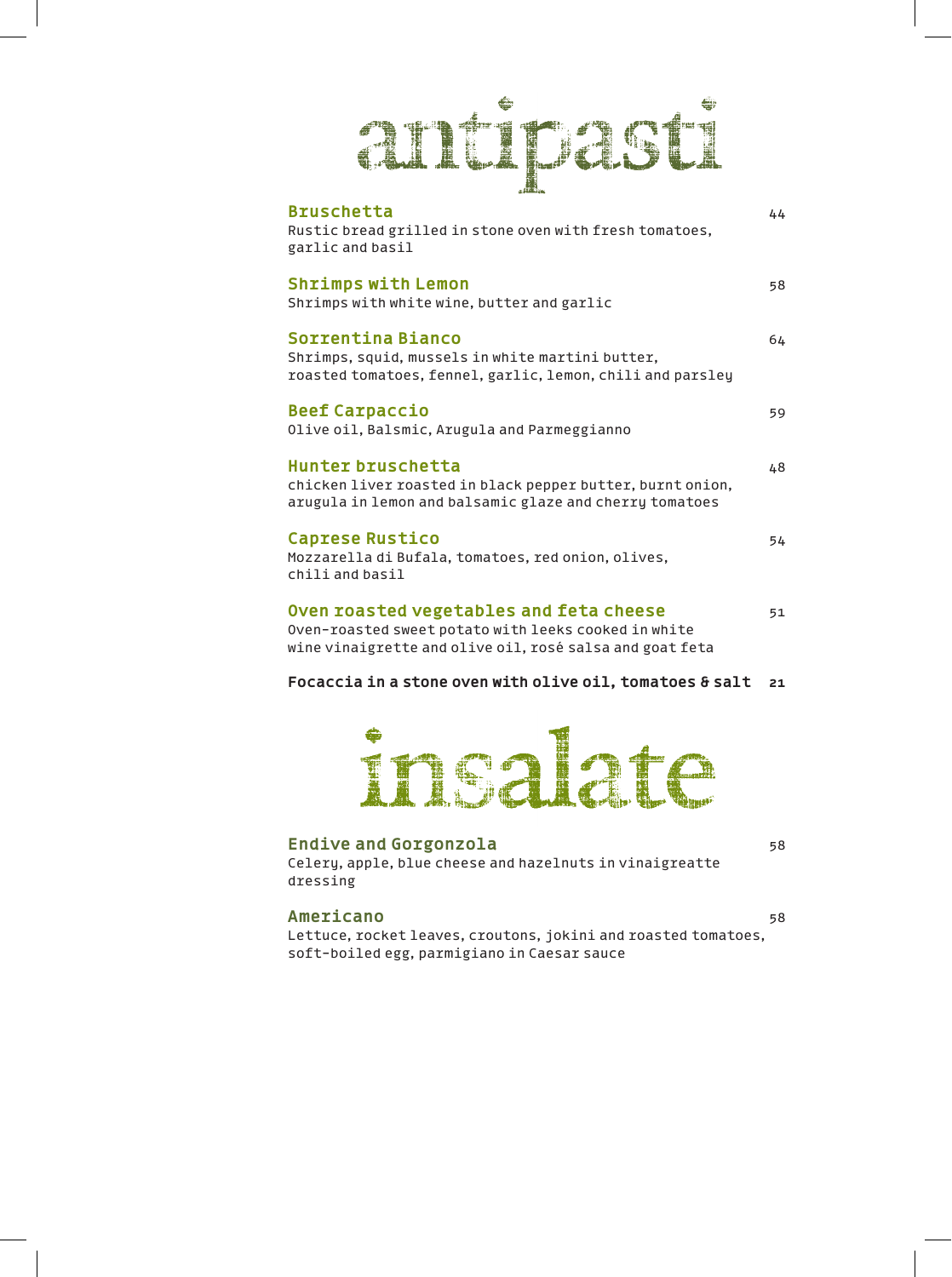

## **This is what we do:**

We mix flour and water, roll out dough, place on it tomatoes, mozzarella cheese, basil, roasted peppers, salami, mushrooms, onion, zucchini, olives, whatever you say, put it in the oven, take it out of the oven - and serve it to your table.

It's called pizza. Anything we say beyond that would simply be idle chatter. And we are here to do what we know, without any unnecessary babble.

| DIZZa                                                                                                                                     |    |
|-------------------------------------------------------------------------------------------------------------------------------------------|----|
| Margherita<br>Tomatoes, mozzarella cheese and basil                                                                                       | 66 |
| <b>Rustico</b><br>Tomatoes, mozzarella cheese, arugula and parmigiano<br>shavings                                                         | 69 |
| Calabria<br>Tomatoes, mozzarella cheese, salami, roasted peppers,<br>chili and oregano                                                    | 68 |
| Tartufo<br>Cream and truffles, fresh champignon mushrooms,<br>mozzarella cheese and parsley                                               | 69 |
| Cipolla Rucola<br>Tomatoes, mozzarella cheese, red onions, arugula,<br>Kalamata olives and chili                                          | 69 |
| Fiorentina<br>Spinach cream and Pancetta lamb, Mozzarella<br>and sunny-side up egg                                                        | 72 |
| <b>Artichoke and tomato pesto</b><br>sundried tomato pesto, artichoke, arugula, roasted pin nuts,<br>and vegan mozzarella and parmigiano. | 69 |
| Melanzana Bianca<br>burnt eggplant cream and parmesan, Maggie tomatoes,<br>mozzarella, feta and herb salsa                                | 69 |
| vegan cheese available in pizza margherita, rustico and cipolla rucola                                                                    |    |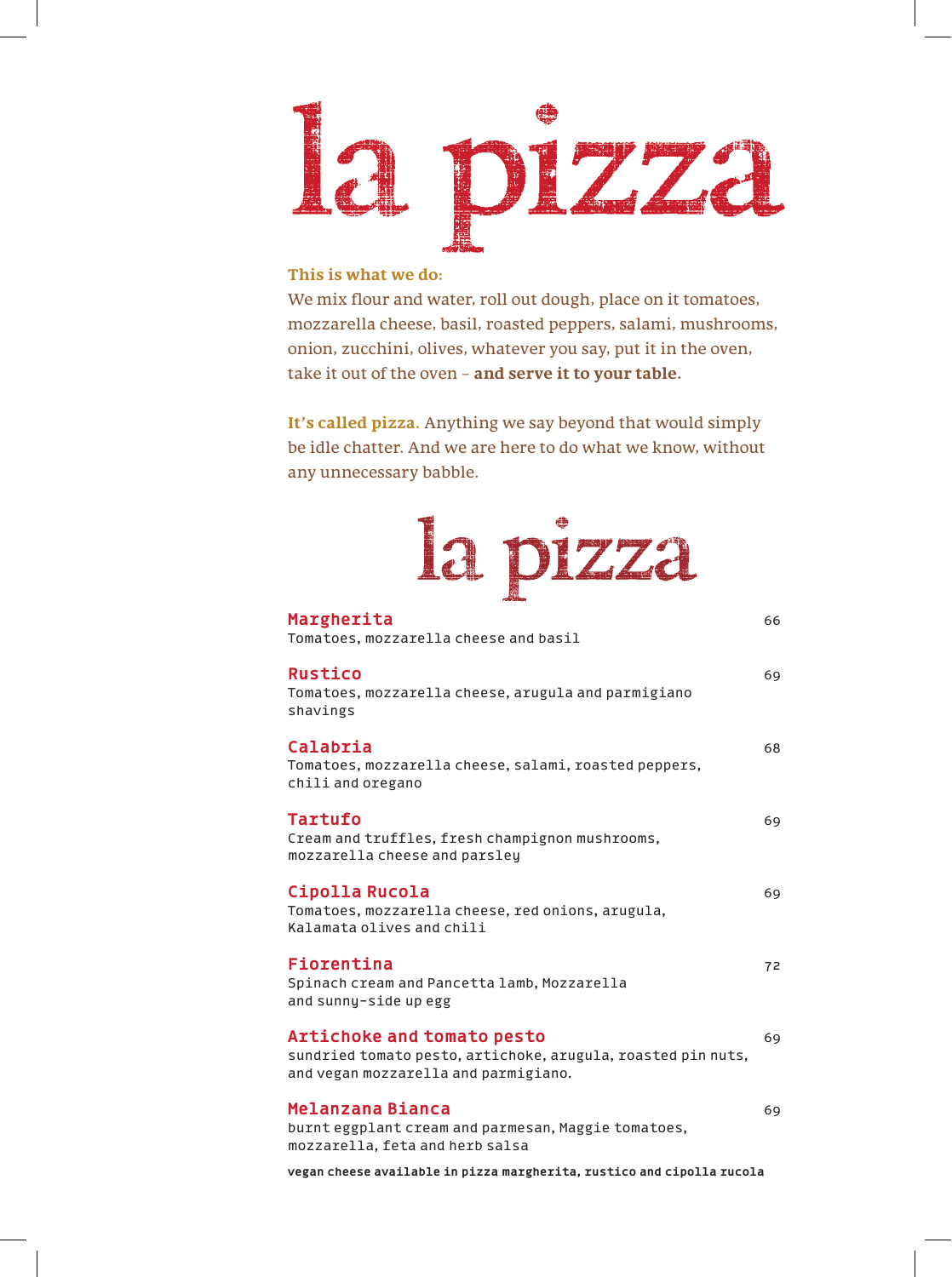# la pasta

The encyclopedia says that pasta originally came from Sicily, almost 1,000 years ago. In 1154, to be exact. There are about 350 different types of pasta around the world. Most of them are just different types of the same stuff - a mixture of semolina (which is flour made of durum wheat) with water and sometimes eggs. Then it is covered with lots of things - sauces and toppings - but first of all the **pasta must be pasta**.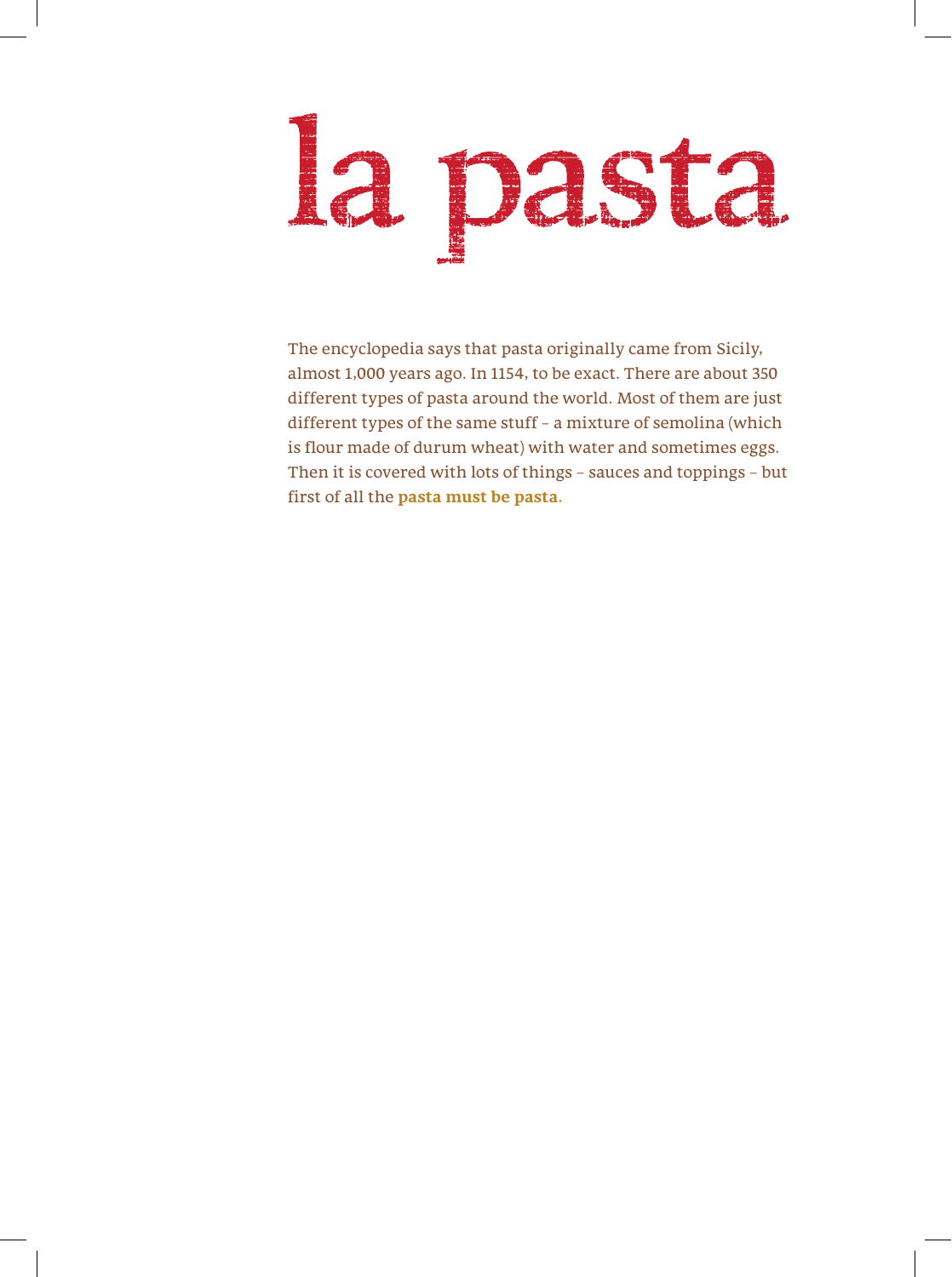## Dasta

## **Pappardelle**

| $1.49$ put ut the second second second second second second second second second second second second second second second second second second second second second second second second second second second second second<br><b>Classic Bolognese</b><br>Spinach and lemon // in cream, garlic and parmigiano<br>Beef tenderloin // in porcini cream, zucchini, champignon,<br>oyster mushrooms and parsley | 72<br>71<br>92 |
|----------------------------------------------------------------------------------------------------------------------------------------------------------------------------------------------------------------------------------------------------------------------------------------------------------------------------------------------------------------------------------------------------------------|----------------|
| <b>Spaghetto Quadrato</b><br>Tuna // Red tuna, garlic, lemon, chili, arugula, capers<br>and parmigiano<br>Seafood // Shrimps, calamari and mussels in butter, garlic,<br>white wine, chili and parsley<br>Puttanesca // Tomatoes, anchovy, Kalamata olives, capers,<br>garlic and chili                                                                                                                        | 82<br>89<br>71 |
| Mezzi Rigatoni<br>Dino // Tomatoes, mascarpone cheese, chili, bashamel,<br>parsley and parmigiano<br>Carbonara // Pancetta lamb, black pepper, cream,<br>fresh egg yolk and parmigiano                                                                                                                                                                                                                         | 71<br>77       |
| <b>Homemade Gnocchi</b><br>Chestnuts & mascarpone cheese // spinach, parmesan<br>and porcini cream<br>Almond gnocchi // broccoli, peas, onions, garlic, oregano,<br>thyme bread crumbs and homemade almond cream (vegan)                                                                                                                                                                                       | 79<br>77       |
| Lasagna<br>Bolognese // béchamel sauce, tomatoes and parmigiano                                                                                                                                                                                                                                                                                                                                                | 78             |
| <b>Risotto</b><br>Champignon and oyster mushrooms // in porcini<br>and truffle broth, butter and Parmigiano<br>Pescatore and drum fish medallions // spicy tomato sauce<br>with broccoli, peas, butter, parmigiano, chili and parsley                                                                                                                                                                          | 78<br>92       |

**\***

All our pasta sauces are also available with gluten-free penne pasta